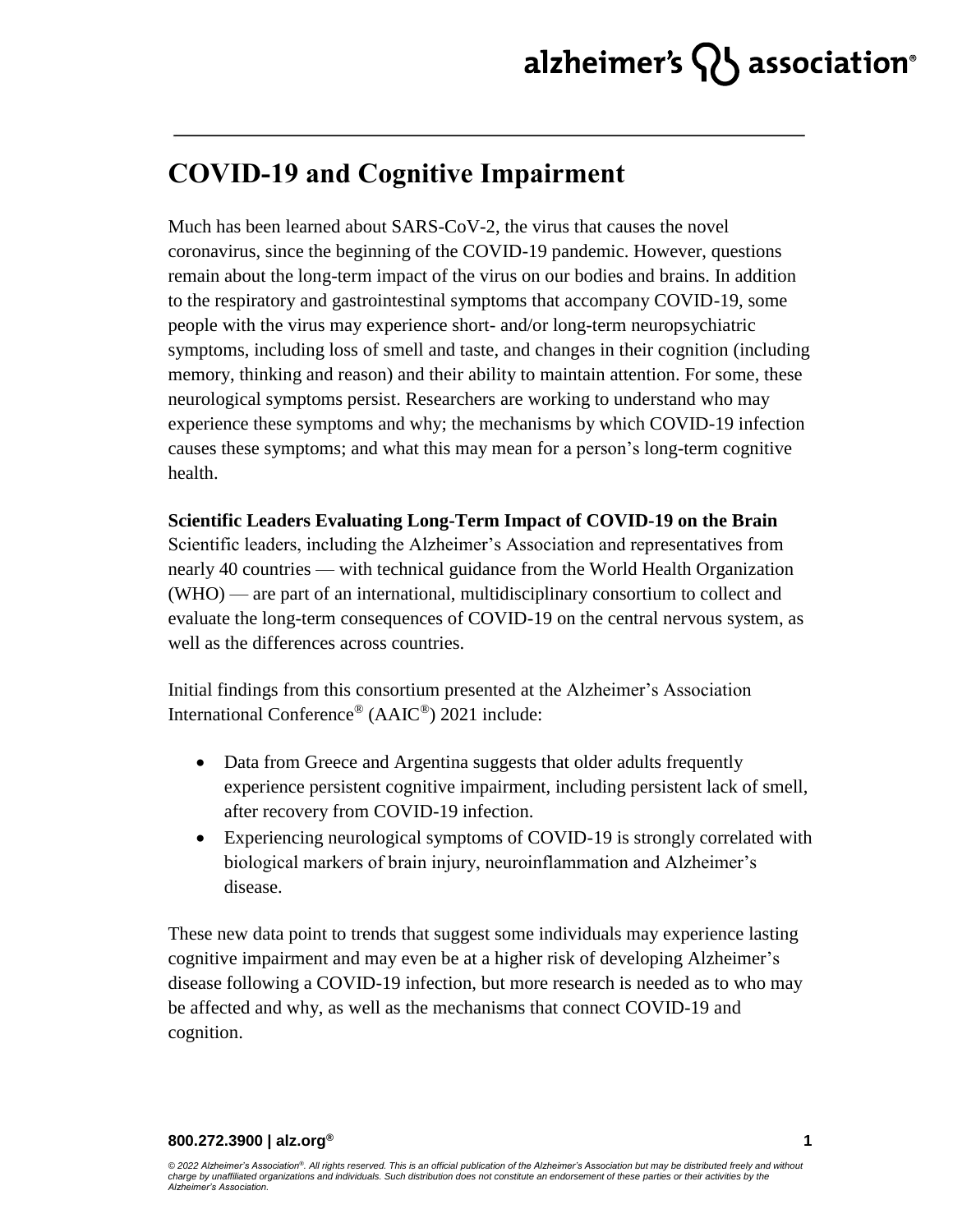# alzheimer's  $\{ \}$  association<sup>®</sup>

#### **Ongoing Research on How COVID-19 May Affect Cognition and Behavior**

A study published in the October 22, 2021, issue of *JAMA Network Open* reported that a high rate of the 740 people in the study (average age was 49) who had COVID-19 experienced cognitive impairment several months after they contracted the virus. Half of these individuals were treated in the outpatient setting, while 27% had been hospitalized and 22% were treated in the emergency department.

A high rate of individuals in the study reported having trouble with their memory nearly eight months after a COVID-19 infection. The researchers found that 23% of those in the study had difficulties with memory recall, 20% with category fluency (producing words from a category within a given time), 18% with processing speed (the time it takes a person to do a mental task), 16% with executive functioning (thinking skills that involve working memory, flexible thinking and self-control), and 15% with phonemic fluency (tasks that require search, access, selection, retrieval and pronunciation of as many words as possible in a restricted time).

#### **Treatment of Cognitive Impairment After COVID-19**

On December 14, 2021, the American Academy of Physical Medicine and Rehabilitation released shared guidance for clinicians treating individuals experiencing cognitive symptoms after recovering from COVID-19, titled Multi-Disciplinary Collaborative Consensus Guidance Statement on the Assessment and Treatment of Cognitive Symptoms in Patients with Post-Acute Sequelae of SARS-CoV-2 infection (PASC).

The guidance suggests that clinicians perform a neurocognitive test using one or more of the standardized cognitive screening assessments, such as the Mini Mental Status Examination (MMSE). A referral to a neurocognitive rehabilitation specialist or neuropsychologist may be necessary for a more formal or specific assessment. It also suggests that clinicians perform a routine neurological physical examination and rule out metabolic abnormalities that may contribute to cognitive symptoms.

Clinicians who are considering prescribing medications or supplements to treat symptoms should do so on a case-by-case basis, recognizing the limited scientific evidence for their use to treat symptoms related to COVID-19 infection. Rehabilitation strategies that may be beneficial for individuals with cognitive issues include dividing up a longer task into small increments with breaks along the way. For memory and organization issues, the individual can take notes, use a planner or phone app to record information, and set electronic reminders. Other tactics include

#### **800.272.3900 | alz.org®**